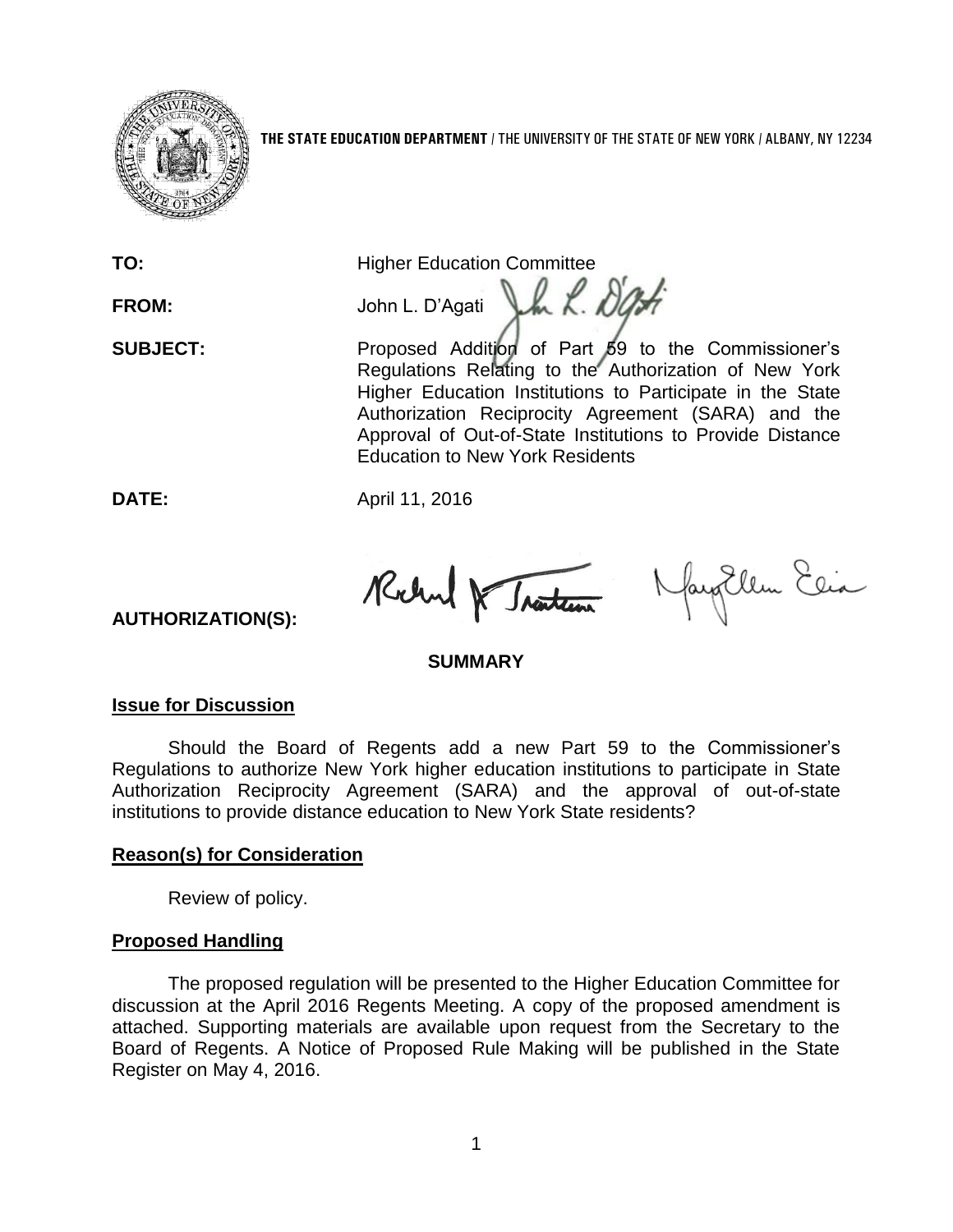### **Procedural History**

At the January 12, 2015 Board of Regents meeting, the Higher Education Committee discussed the implications of New York State's possible participation in SARA, and heard from a panel of representatives from each of the four higher education sectors in New York State about the challenges of offering distance education in other states and how New York State joining SARA would be beneficial to NYS colleges and universities. As a result of this discussion, the Board of Regents directed the Department to draft legislation which would provide the Commissioner with the authority to join SARA on behalf of New York State, provide the Department the authority to collect fees from New York State institutions to cover the costs of administering SARA, and the authority to collect a fee for out-of-state institutions who do not participate in SARA but who offer distance education in New York State.

At the February 10, 2015 Board of Regents meeting, the Higher Education Committee discussed the Department's draft legislation and directed the Department to move forward with legislation to be included in the package of Departmental legislative proposals being submitted for consideration by the Legislature. The Department's bill received unilateral support from the four NYS higher education sectors.

At the April 14, 2015 Board of Regents meeting, the Higher Education Committee discussed the estimated resources that would be required by the Department to administer the SARA work.

On August 13, 2015, the Governor signed into law Chapter 220 of the Laws of 2015 which enacted a new Education Law §210-c to give the Commissioner the authority to enter into SARA, subject to an appropriation, and provided the Department with the authority to collect fees from NYS and out-of-state IHEs to cover the administrative costs of this work. Since that time, and in anticipation of the necessary appropriation language being included in the 2016-2017 State Budget, the Department has been regularly engaging stakeholders from the four NYS higher education sectors, the regional compacts, and the national SARA organization about implementation of SARA.

### **Background**

The 2016-2017 State Budget (S.6400-D/A.9000-D) provided an appropriation to the Department to administer this program. With the enactment of this State Budget, and all of the preliminary requirements in place, the Department is moving forward with its implementation plan, seeking the waivers to hire SARA staff necessary to begin accepting applications for review.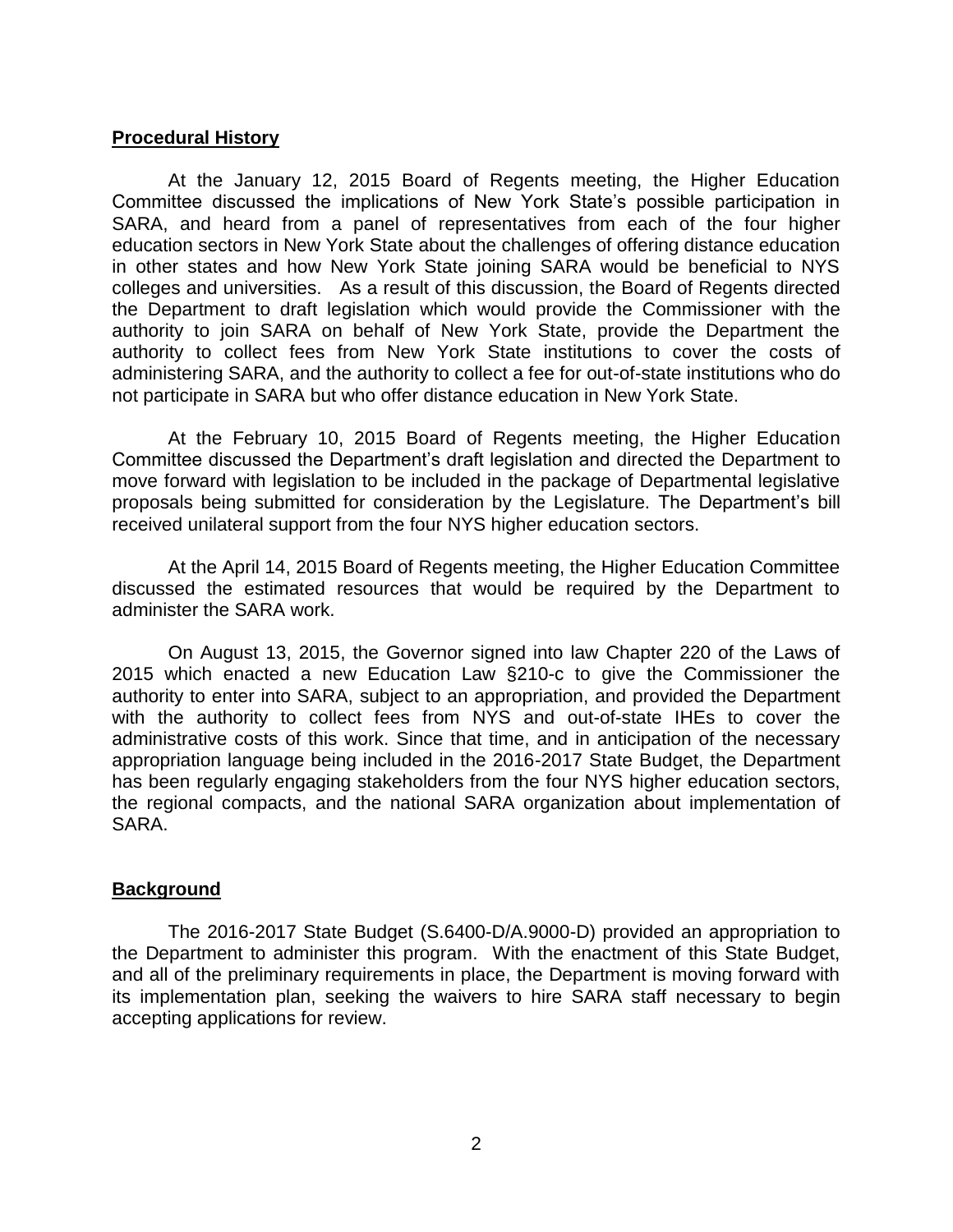The purpose of the addition of Part 59 to the Commissioner's Regulations is to establish the procedures and fees for New York State institutions who may wish to voluntarily participate in SARA, as well as the procedures and fees for postsecondary institutions whose legal domicile is outside of New York State, that are not SARA participants and which want to offer distance education to New York State residents.

Over the past several years, the widespread availability of digital and Internetconnected technologies has created greater opportunities for institutions of higher education (IHEs) to provide programs of study to students through distance education. The opportunity to offer programs of study through distance education has opened up a new marketplace for IHEs and provided for greater access to higher education for students who physically reside in places other than where an IHE is located. It has also created challenges for individual State oversight over out-of-state distance education.

Providing State oversight for interstate postsecondary distance education has proved challenging, due to the patchwork of different regulations across individual states, and limited individual State capacity to monitor these activities. For example, many states require detailed approval and review processes and annual fees amounting to tens of thousands of dollars or more for New York State IHEs seeking to offer distance education to their residents. New York State, on the other hand, has not previously required out-of-state institutions of higher education to be approved to offer distance education to New York State residents. Thus, while it is currently costly and cumbersome for New York State's IHEs to offer distance education in other states, it is disproportionately easy for out-of-state IHEs to offer distance education to New York State residents without any initial screening or quality assurance approvals required.

Through participation in SARA, New York State is advancing a multi-layered approach to quality assurance and consumer protection in New York State. SARA sets minimum quality standards for the provision of postsecondary distance education where there were previously no requirements. In addition, under SARA, the Department will have new staff capacity specifically dedicated to the quality review and complaint management processes for interstate postsecondary distance education. In collaboration with the four higher education sectors, and to complement the Department's efforts, New York State will benefit from a national network of support from other SARA state portal agencies responsible for the same.

Additionally, it is important to note that under SARA, state Attorneys General retain their ability to take action against IHEs that violate consumer protection laws. For example, the New York State Attorney General currently has the authority to investigate and take action regarding complaints from New York State residents who are enrolled in out-of-state postsecondary distance education based upon New York State consumer protection and fraud prevention statutes. That does not change if New York State joins SARA.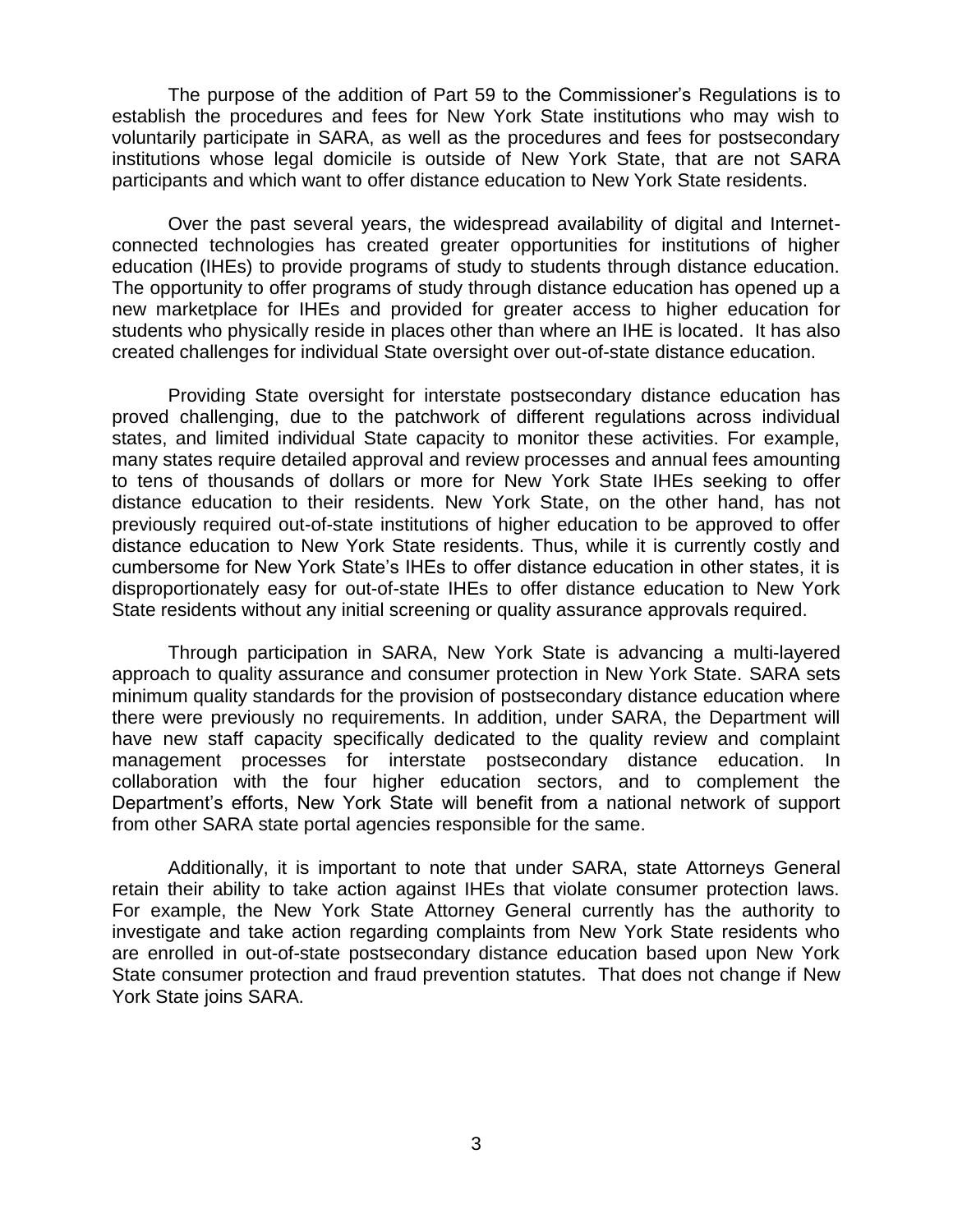A brief summary of the major provisions in the draft regulations are set forth below:

### **New York State IHEs and SARA – Proposed Subpart §59-1**

By joining SARA, the Department will be setting minimum initial quality and accountability standards, as agreed to through the SARA polices and standards, for New York State IHEs to offer credit-bearing postsecondary distance education in other SARA states. Under the terms of SARA, out-of-state IHEs participating in SARA will be held to the same initial quality and accountability standards in order to receive approval to offer distance education to New York State residents.

When the Department, on behalf of the State, joins SARA, it will begin accepting applications from New York State IHEs for voluntary participation in SARA. Subpart 59- 1 of the proposed regulations provides for procedures and fees for New York State IHEs to participate in SARA and set forth the eligibility requirements for institutions seeking to participate in SARA, consistent with §210-c of the Education Law and the national policies and standards of SARA.

Once New York State institutions apply and are approved by the Department for participation in SARA, they will be authorized to offer their registered distance education programs in all other states that are participating in SARA without any additional costs in any of the other states in which they wish to operate. There are currently 36 states participating in SARA and several others are considering joining and/or pursuing the necessary state legislation to do so.

Once the Department joins SARA, it will be responsible for managing a complaint process for complaints received against New York State IHEs offering distance education under the SARA agreement. Other states that participate in SARA have established comparable State processes for managing complaints for IHEs from other states that participate in SARA which will provide the Department with a national network of support for quality assurance and complaint management across SARA states.

The fee structure presented in the draft regulations reflects the costs required by the Department to carry out the administrative and oversight work of SARA on behalf of New York State IHEs and the costs to maintain State-level membership which is required for the State to participate in SARA. This fee structure is reasonable in relation to the type and nature of the work required of the Department to carry out required SARA activities, including a robust complaint management process. Since there are currently 36 states participating in SARA, this annual Department fee will be significantly lower than the costs for New York State IHEs to seek individual state approval to offer their distance education program outside of New York State.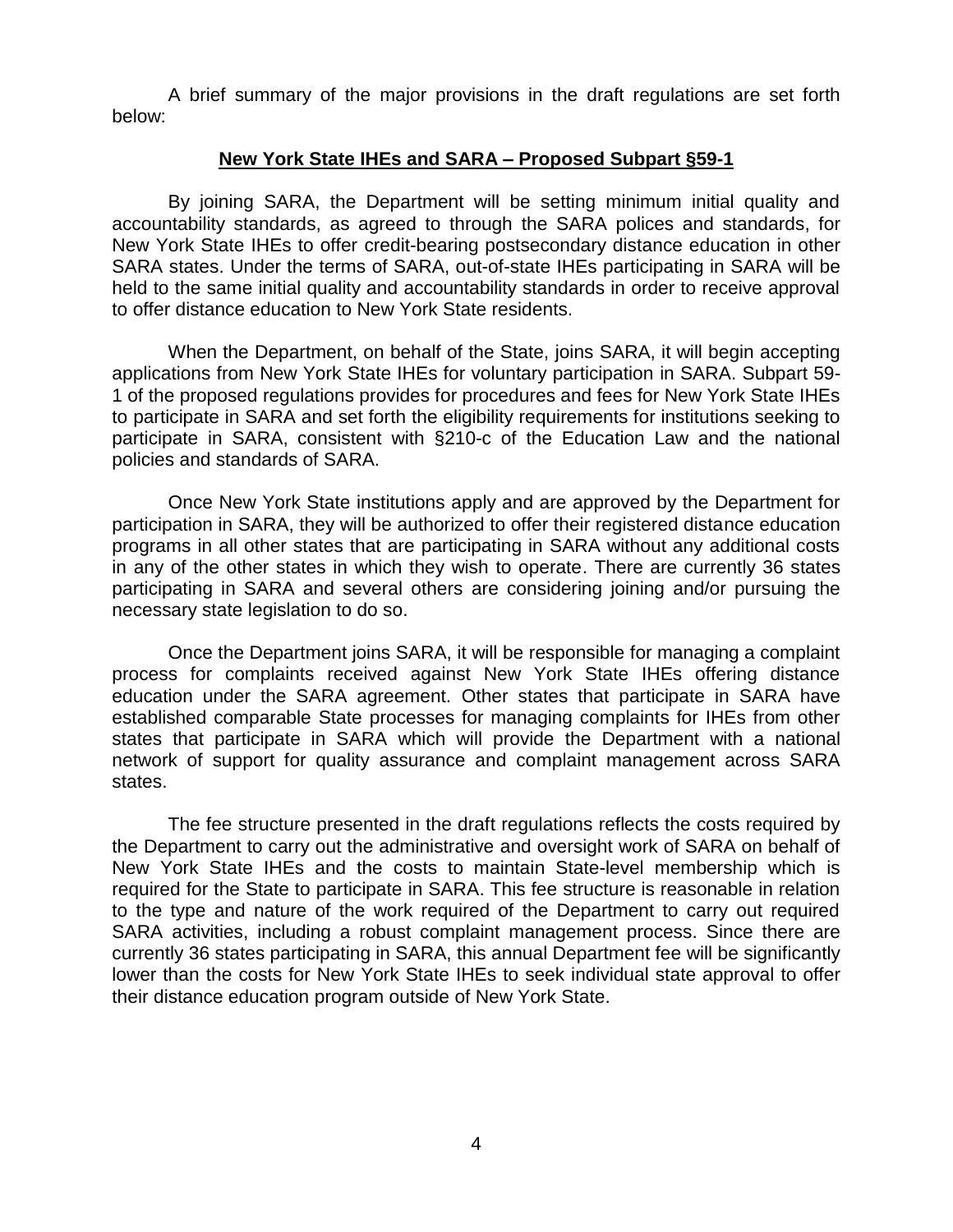## **Approval of Distance Education for Non-SARA IHEs – Proposed Subpart §59-2**

While SARA sets minimum initial quality and accountability standards for offering interstate credit-bearing postsecondary distance education, there remain a few states that are not in SARA. In addition, there may be a number of IHEs in SARA states that have elected not to join SARA. For those IHEs that are not in SARA and that seek approval to offer distance education to New York State residents, the Department would be responsible for initial screening and ensuring that these non-SARA IHEs meet the same or comparable initial quality and accountability standards as IHEs approved to operate under SARA.

Subpart 59-2 of the proposed regulations provides for procedures and fees to enable out-of-state IHEs that are not in SARA to obtain approval to offer credit-bearing distance education instruction, courses, or programs to New York State residents. The minimum eligibility and quality standards set forth in this Subpart are comparable to those expected for IHEs that participate in SARA. So, in other words, an out-of-state institution that does not meet the standards to participate in SARA would not meet the standards established in this section and would not be approved to offer distance education to New York residents.

The fee structure presented in this Subpart of the proposed regulations reflects the costs required by the Department to carry out the initial and quality review of out-ofstate applicants, the costs to maintain a basic level of oversight and data collection, and the costs associated with renewal reviews. This fee structure is reasonable in relation to the type and nature of the work required of the Department, and is comparable to those currently charged by other states for New York State IHEs to receive approval (for example, Michigan charges annual fees of \$10,000; Oregon charges biennial fees of \$7,000 and requires a separate surety bond).

There are many out-of-state IHEs that currently enroll New York State residents in credit-bearing postsecondary distance education programs. In order not to disadvantage New York State residents who are currently enrolled in these programs, the proposed regulation includes the following:

### Grace Period

The proposed regulation includes a six-month grace period from the effective date of the regulation for an out-of-state IHE to actively work toward obtaining Department approval. During the grace period, an IHE may continue to operate its distance education programs to students that are currently enrolled in its programs. However, if the IHE does not obtain approval during this grace period, the institution will be prohibited from enrolling additional New York State residents until such time as approval is granted.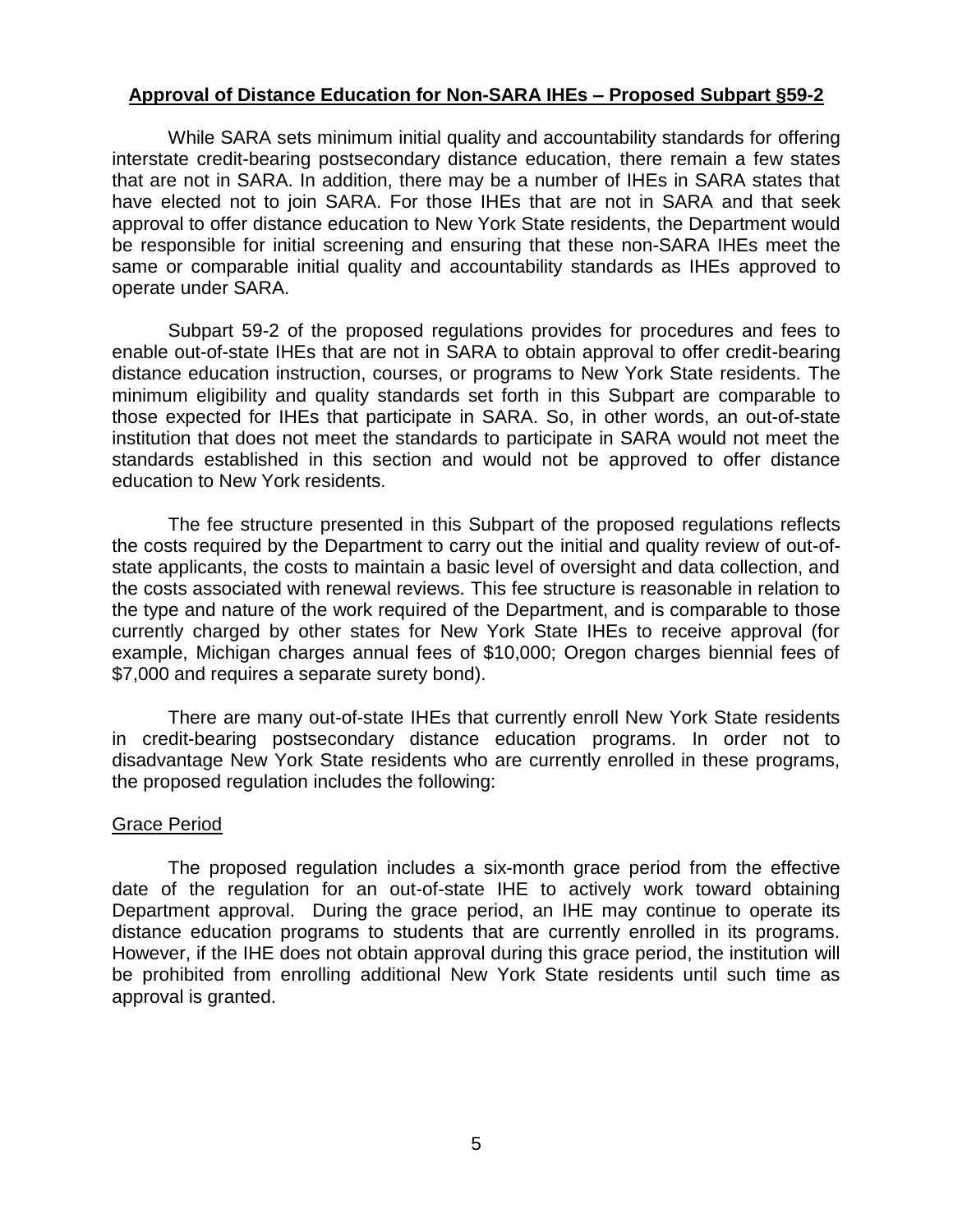### Phase-out Period

Should an out-of-state IHE currently enrolling New York State residents choose not to apply for approval, or be disapproved by the Department for offering creditbearing postsecondary distance education to New York residents, the IHEs will be prohibited from enrolling new students from New York State and the IHE will only be allowed to offer its distance education programs to New York State residents who are currently enrolled in its programs for the purposes of course or degree completion and phasing out of its operation in New York State.

### **Timetable for Implementation**

It is anticipated that the proposed amendment will be presented for adoption at the July 2016 Regents meeting after publication of a Notice of Proposed Rule Making in the State Register and expiration of the 45-day public comment period prescribed in the State Administrative Procedure Act.

If adopted at the July 2016 meeting, the proposed amendment will take effect on July 27, 2016.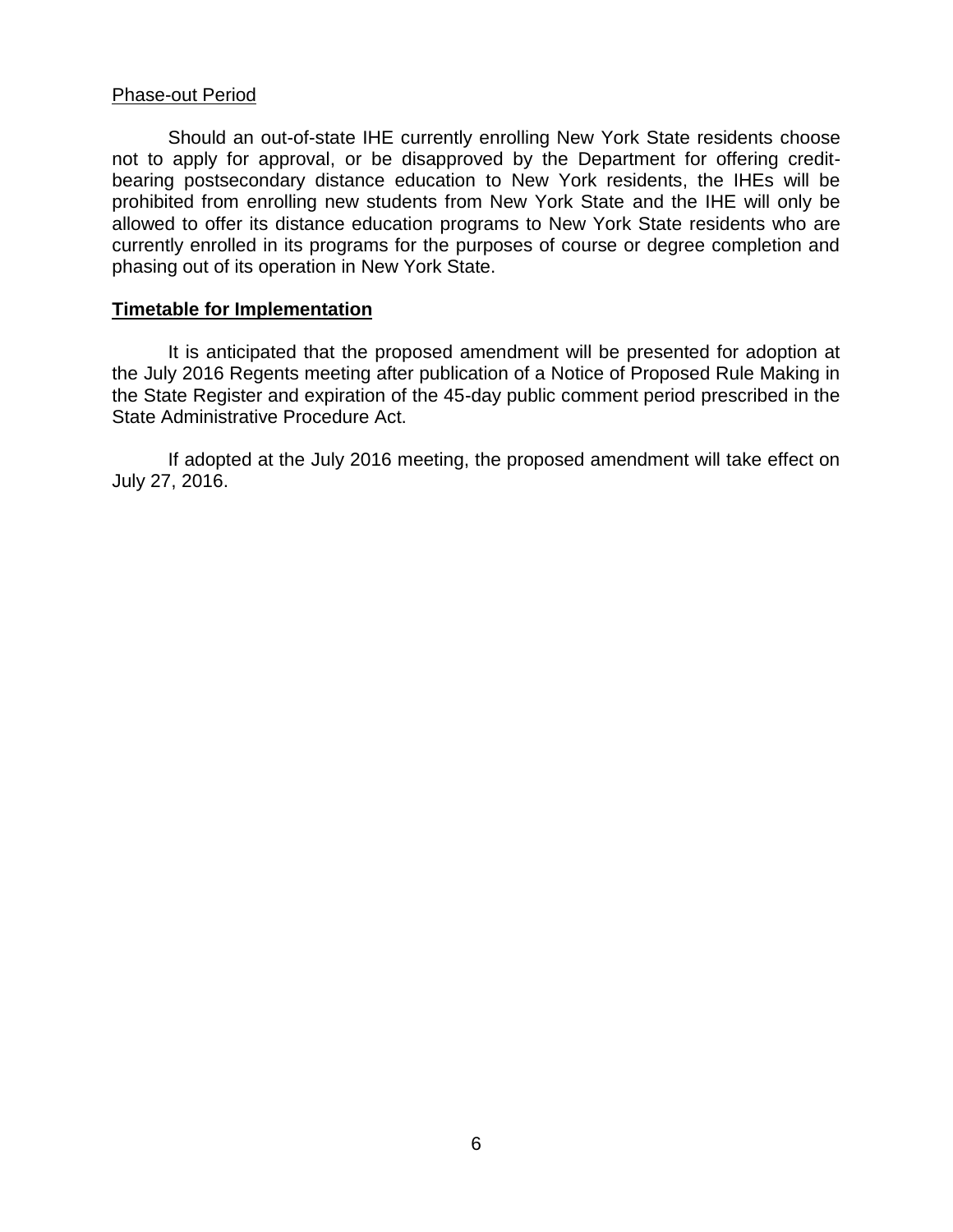# **Attachment A**

# AMENDMENT TO THE REGULATIONS OF THE COMMISSIONER OF EDUCATION

Pursuant to Education Law sections 101, 207, 210, 210-c, 212 and State Finance Law section 97-lll and Chapter 220 of the Laws of 2015.

1. A new Part 59 is added to the Regulations of the Commissioner of

Education, effective July 27, 2016, to read as follows:

# Part 59

Post-Secondary Distance Education

# Subpart 59-1

Approval of New York State Degree-Granting Institutions to Operate Under a State Authorization Reciprocity Agreement (SARA).

§ 59-1.1. Definitions.

For purposes of this Subpart:

(a) *Accredited* shall mean holding institutional accreditation from an accreditor recognized by the U.S. Department of Education.

(b) *Approved* or *Approval* means the Department has granted approval for an institution to operate distance education programs under the terms of the state authorization reciprocity agreement (SARA), pursuant to section 210-c of the Education Law.

(c) *Complaint* means a formal complaint received by the Department in writing that asserts that an institution has violated the terms and policies of SARA and/or the provisions of this Subpart, are being violated by a person, institution, state, agency or other organization or entity operating under SARA.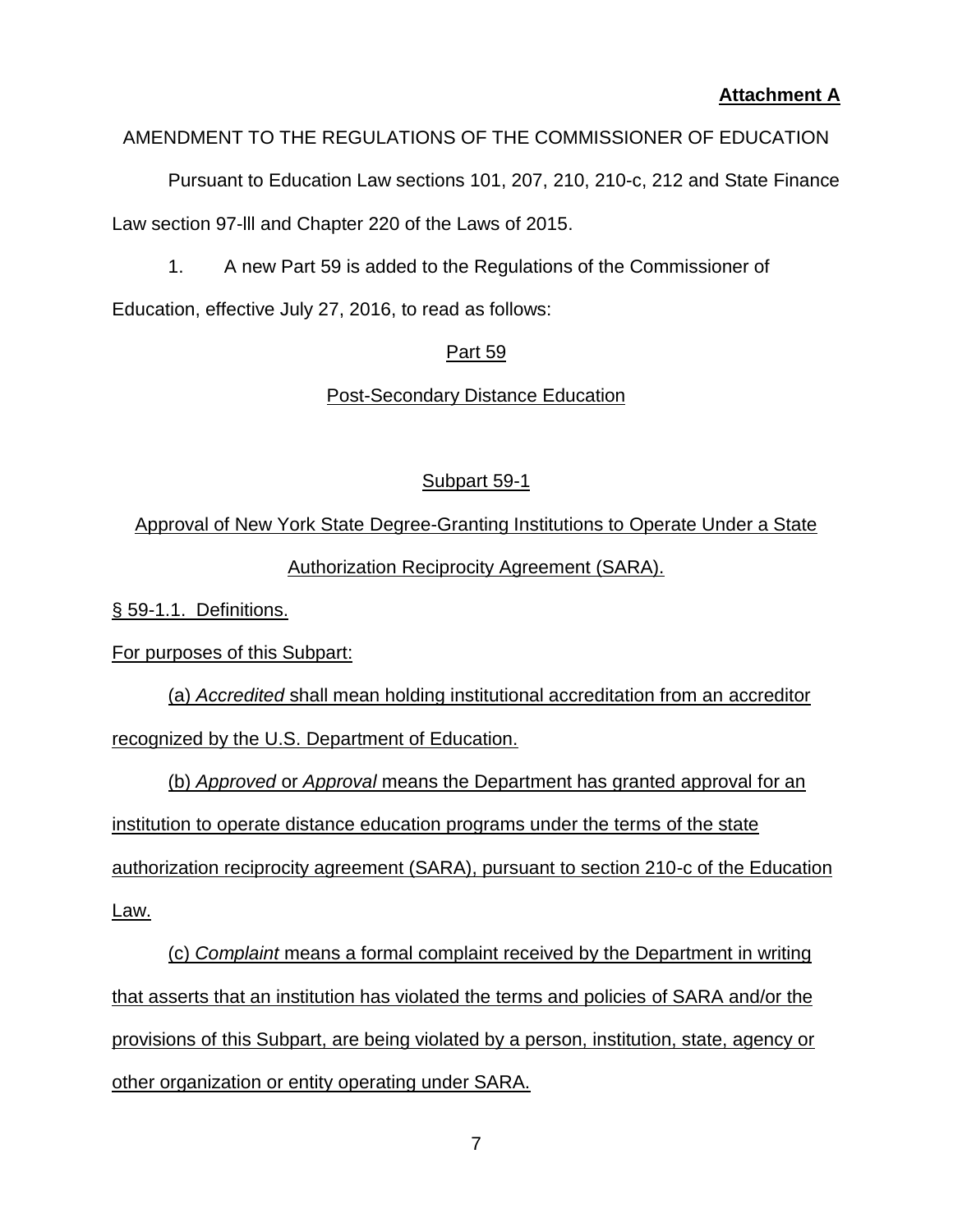(d) *Distance education* means instruction offered by any means where the student and faculty member are in separate physical locations. It includes, but is not limited to, online, interactive video or correspondence courses or programs. It does not include intrastate distance education activity.

(e) *Institution* means a postsecondary higher education institution that is authorized by the Regents to confer degrees in New York State.

(f) *Legal domicile* means the state in which the institution's principal campus holds its institutional accreditation and, if applicable, it's federal Office of Postsecondary Education Identifier (OPEID) number.

(g) *State authorization reciprocity agreements* or *SARA* means an agreement among member states, districts and U.S. territories that establishes comparable national standards for interstate offering of post-secondary distance-education courses and programs.

(h) *SARA policies and standards* means the SARA Policies and Standards February 17, 2016 as adopted by National Council of State Authorization Reciprocity Agreements, 3005 Center Green Drive, Suite 130 Boulder, Colorado 8030 - Available at the Office of Counsel, New York State Education Department, State Education Building, Room 148, 89 Washington Avenue, Albany, New York, 12234.

§ 59-1.2. Institutional Eligibility Requirements. To be eligible for approval to operate under SARA an institution shall:

(a) be legally domiciled in New York State and be authorized by the Board of Regents to confer post-secondary degrees in New York State and offer registered degree programs in New York State;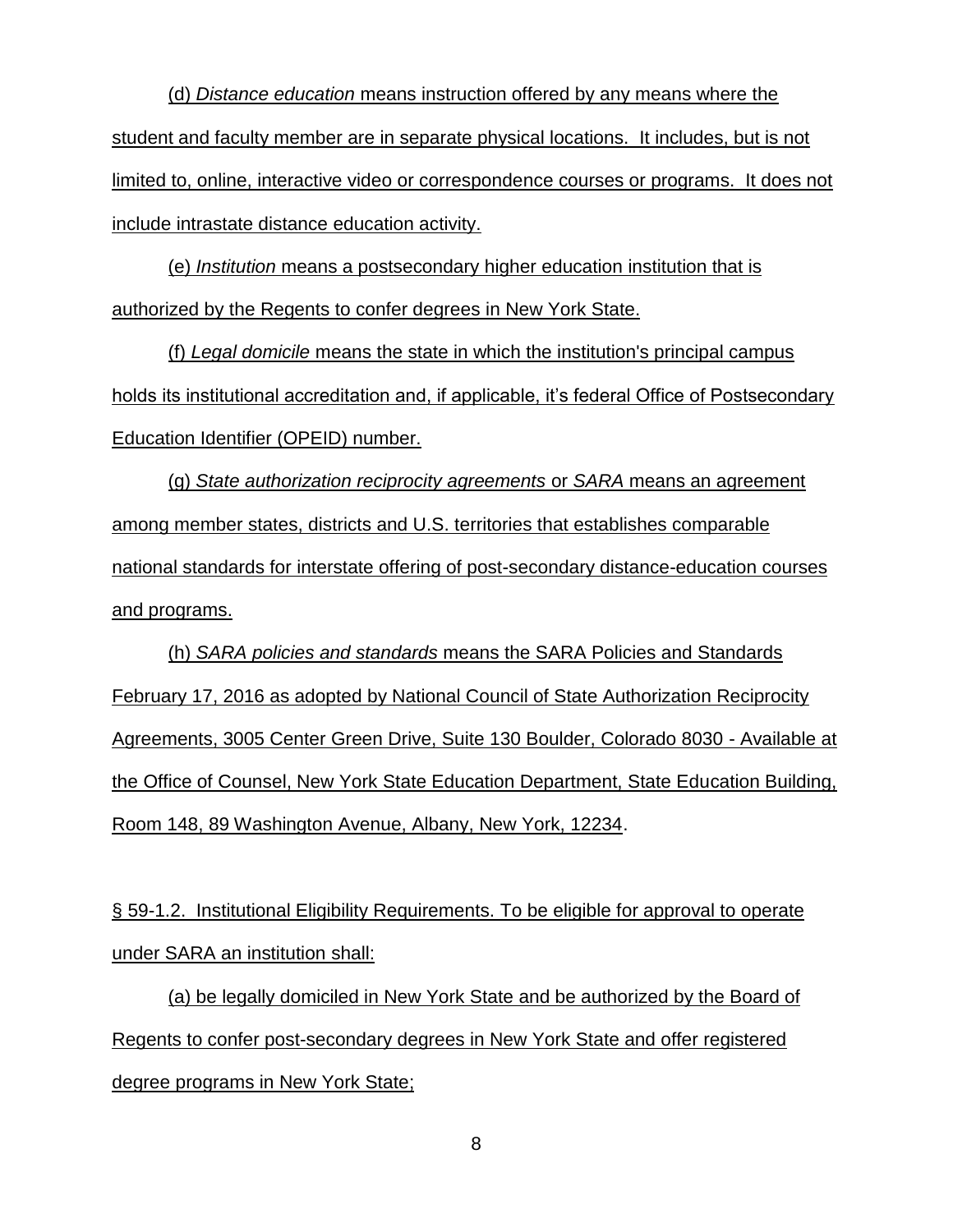(b) possess and maintain institutional accreditation, by an accrediting body recognized by the U.S. Secretary of Education, including distance education within the scope of its recognition;

(c) for non-public institutions only, possess a financial responsibility index score from the U.S. Department of Education that is 1.5 or above;

(d) agree to be bound by the SARA policies and standards and to be responsible for the actions of any third-party providers used by the institution to engage in operations under SARA;

(e) agree to remain responsible for compliance with the requirements of SARA and applicable laws and regulations, regardless of whether the institution engages in operations under the agreement itself, or through a third-party provider;

(f) agree to notify the department of any adverse actions by its accreditor or any negative changes to its accreditation status;

(g) agree to notify in writing all students in a course or program that customarily leads to professional licensure or certification, or which a student could reasonably believe leads to such licensure or certification, whether or not the course or program meets requirements for licensure or certification in the state where the student resides. If an institution does not know whether the course or program meets licensure requirements in the student's state of residence, the institution may meet this requirement by informing the student in writing and providing the student the contact information for the appropriate state licensing board(s);

(h) agree, in cases where the institution cannot fully deliver the instruction for which a student has contracted, to provide a reasonable alternative for delivering the instruction or reasonable financial compensation for the education they did not receive;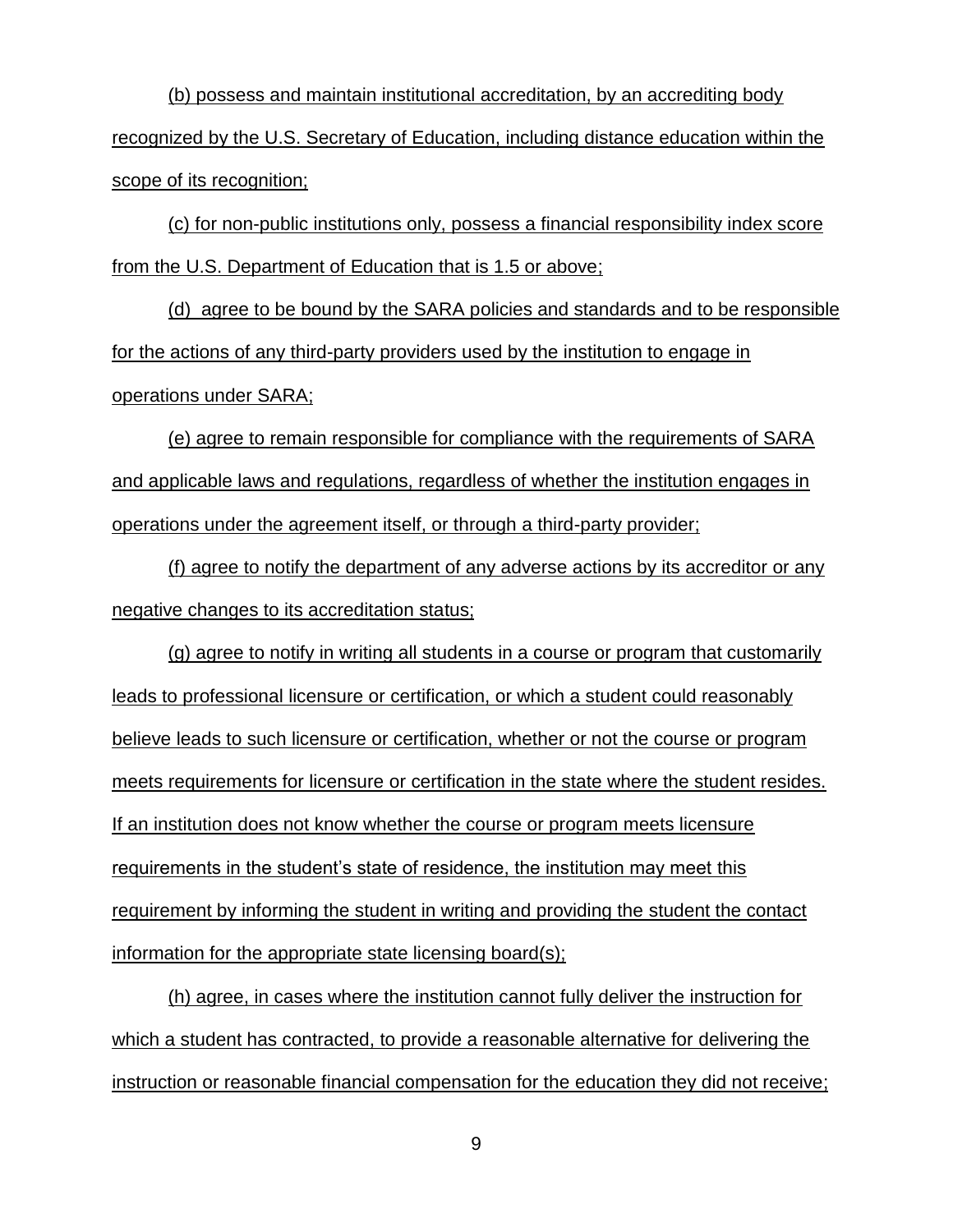(i) agree to provide any data requested by the department, to the extent permitted by applicable law, to assist the department in resolving any complaints arising from its students and to abide by decisions of the department, in order for the department to effectively monitor any activities under the agreement;

(j) upon application submission, pay to the department any state fees for application review and SARA participation as prescribed in section 59-1.7 of this Subpart;

(l) pay an annual SARA participation fee to the National Council for SARA (NC-SARA), as required by the SARA policies and standards; and

(m) report any other information required by SARA and/or this section.

§ 59-1.3. Initial Application for Approval to Operate Under SARA.

(a) An institution may apply to the department for approval to operate under SARA on a form and in a timeframe prescribed by the Commissioner, with the required fees as prescribed in section 59-1.7 of this Subpart.

(b) All complete applications will be reviewed by the department to determine whether the institution meets the eligibility requirements set forth in this section. Following the department's review on an institution's application for approval, the department shall take one of the following actions:

(1) Approval. The department shall approve all institutions that meet the requirements set forth in this section. The term of approval shall be one year from the date of notification of approval, and may be renewed annually thereafter based on a renewal application. An extension of such term may be granted at the discretion of the Commissioner.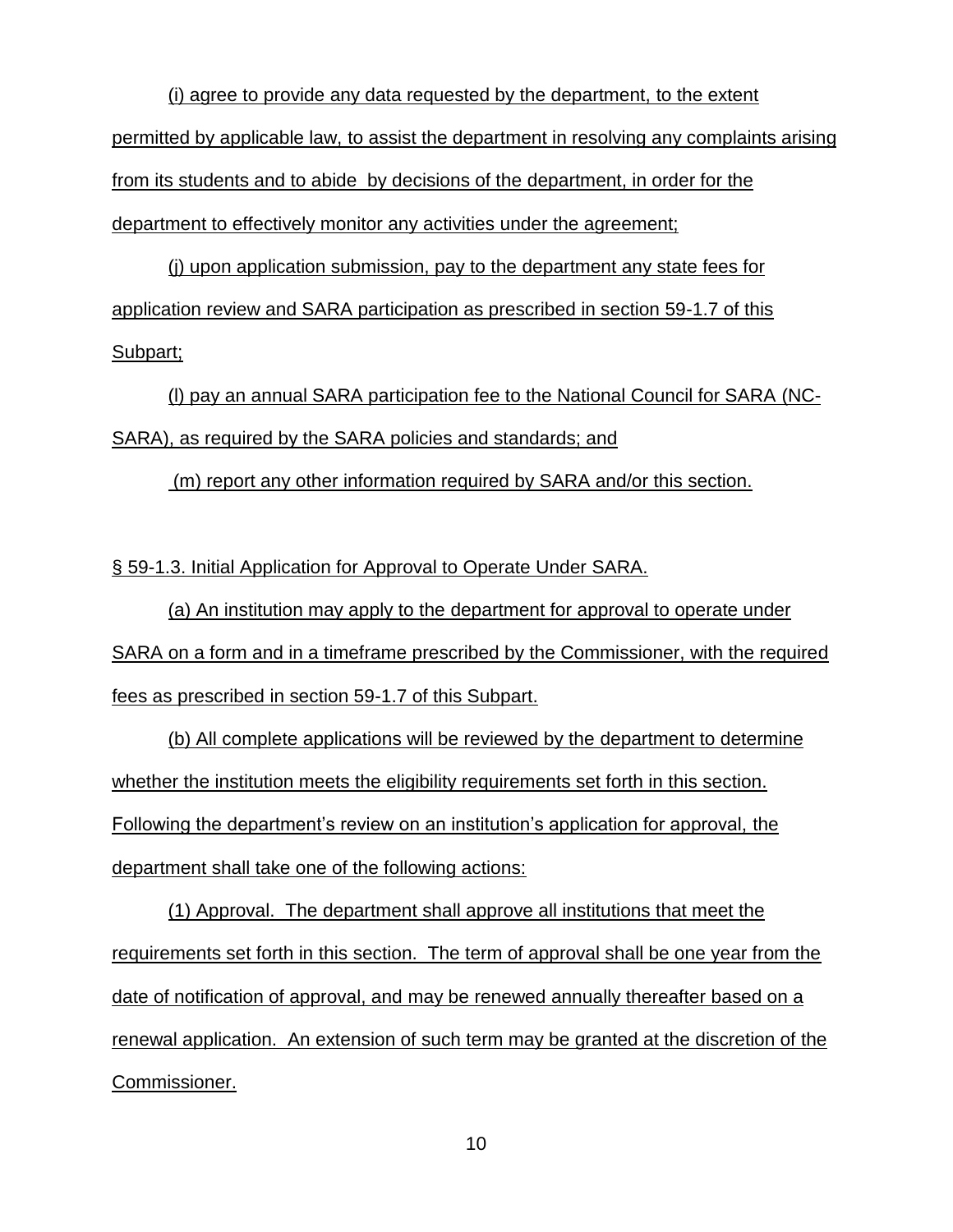(2) Disapproval. The department shall disapprove all institutions that do not meet the requirements set forth in this section. If an institution's application for participation in SARA is disapproved, the department will provide the institution with a written reason for such disapproval. The institution may appeal any disapproval to the Commissioner or his/her designee in a timeframe and manner prescribed by the Commissioner, and submit additional information in support of its position. . An institution that has been disapproved, may reapply to the Department no earlier than 180 days from the date of disapproval.

(3) Provisional approval. The department may, at its discretion, provisionally approve institutions for participation in SARA, subject to the specific terms for provisional approval identified in the SARA policies and standards.

§59-1.4. Application for Renewal of Approval to Operate Under SARA.

(a) An institution may apply to the department for renewal of its approval to operate under SARA on a form and in a timeframe prescribed by the Commissioner, with the required fees as prescribed in section 59-1.7 of this section no later than 60 days prior to the expiration of its existing term of approval. An extension of the submission period for renewal of approval may be granted at the discretion of the Commissioner.

(b) The department shall review all properly submitted renewal applications, and any other relevant data in the department's possession related to the institution's compliance with the SARA policies and standards. Following such review, the department will make a determination consistent with the options and procedures identified in section 59-1.3(b) of this Subpart. The institution may appeal such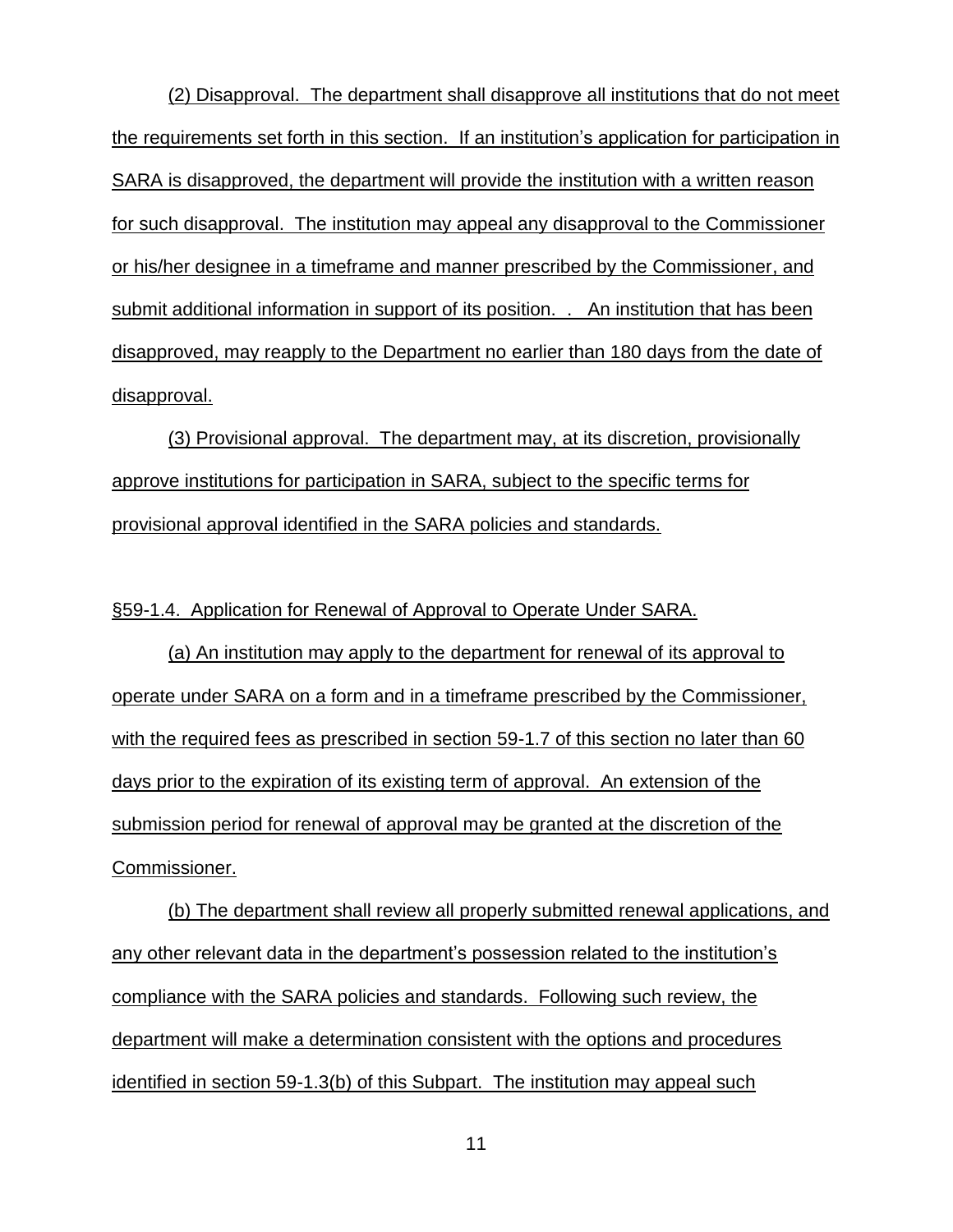disapproval to the Commissioner or his/her designee in a timeframe and manner prescribed by the Department, and submit additional information in support of its position.

(c) Institutions that do not apply for renewal before expiration of its approval are no longer approved to operate under SARA.

(d) Institutions no longer approved to operate under SARA may reapply to the Department no earlier than 180 days from the date of disapproval or non-renewal.

§ 59-1.5. Loss of Eligibility and Removal.

(a) The department may remove an institution from approval to operate under SARA, based on a finding that the institution is no longer eligible or is out of compliance with SARA policies and standards. The institution may appeal a disapproval to the Commissioner or his/her designee in a timeframe and manner prescribed by the Commissioner, and submit additional information in support of its position. An institution that is removed from eligibility during an approval period shall receive no fee refund, except as otherwise provided in section 59-1.7 of this Subpart. § 59-1.6. Complaints. Complaints against New York State institutions operating under SARA shall follow the following procedures:

(a) Complaints against a New York State institution shall first be subject to an institution's own procedures for resolving complaints.

(b) If a person bringing a complaint to an institution is not satisfied with the outcome of the institutional process for handling complaints, a complaint (except for complaints about grades or student conduct violations) may be made to the department, on a form prescribed by the Commissioner.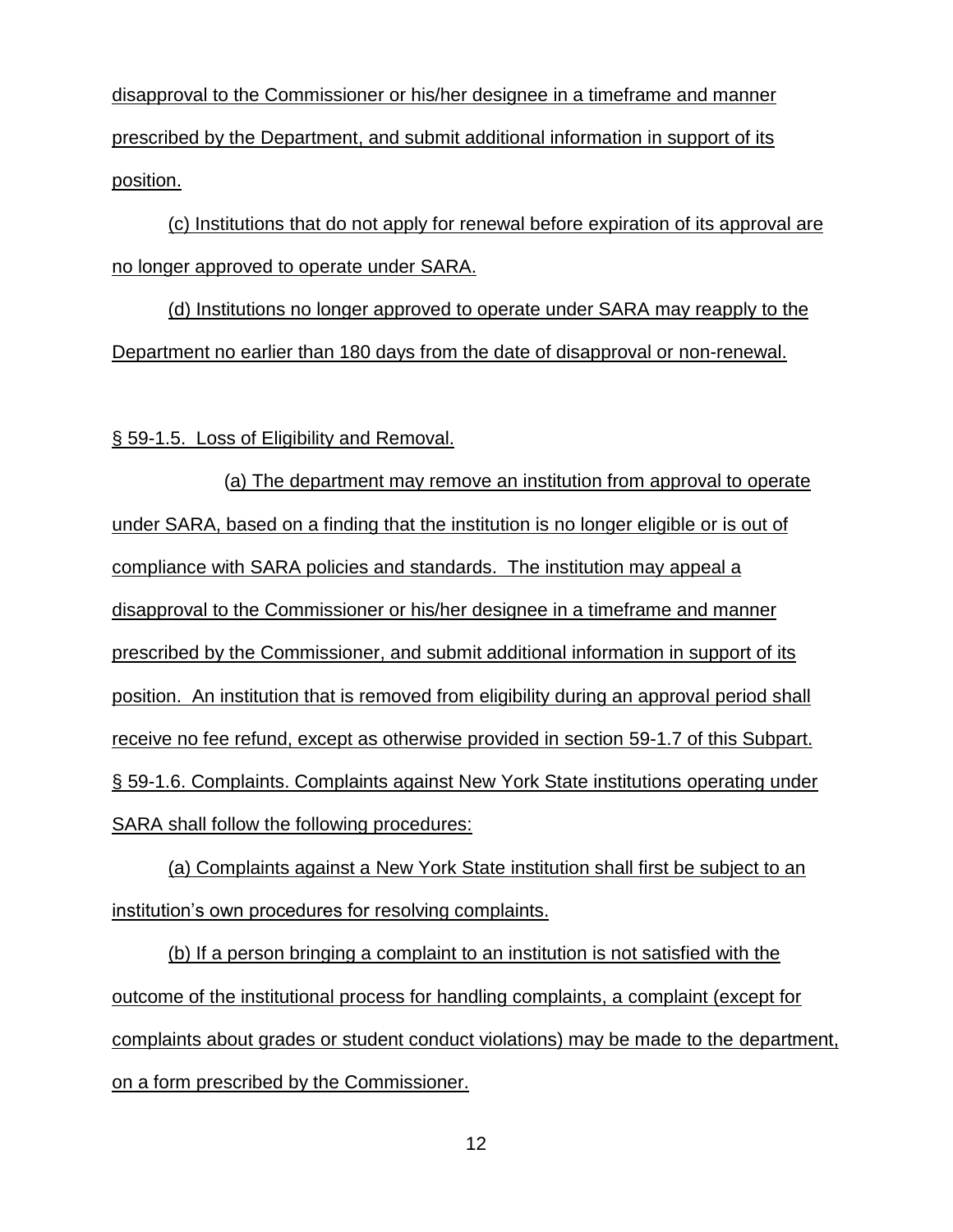(c) The department shall review and resolve complaints in accordance with the SARA policies and standards.

(d) The department may impose as a penalty, refunds or other corrective action, to resolve complaints.

(e) Nothing in this section precludes the state from simultaneously using its laws of general application, including laws of consumer protection and fraud prevention, to pursue action against an institution that violates those laws.

§ 59-1.7. Fee Schedule.

(a) New York State institutions seeking approval to operate under SARA shall be subject to the following annual fees to obtain and/or maintain state participation in

SARA:

| Institution's total full-time equivalent (FTE) enrollment as<br>shown in the Federal Integrated Postsecondary Education<br>Data System (IPEDS) | <b>Total Annual Fee</b> |
|------------------------------------------------------------------------------------------------------------------------------------------------|-------------------------|
| Under 2,500 FTE enrollment                                                                                                                     | \$5,000                 |
| $2,500 - 9,999$ FTE enrollment                                                                                                                 | \$7,000                 |
| 10,000 or more FTE enrollment                                                                                                                  | \$9,000                 |

(b) The annual fees for approval to operate under SARA shall be due upon the

submission of an application for initial approval or renewal as prescribed in sections 59-

1.3 and 59-1.4 of this Subpart.

(b) If the department determines that an institution's application is disapproved;

the institution will be refunded its annual fee, less \$2000, which represents the costs to

the Department for application review.

(c) In addition to the fees prescribed in (a) of this section, institutions that have

been approved by the Department to participate in SARA shall be subject to the annual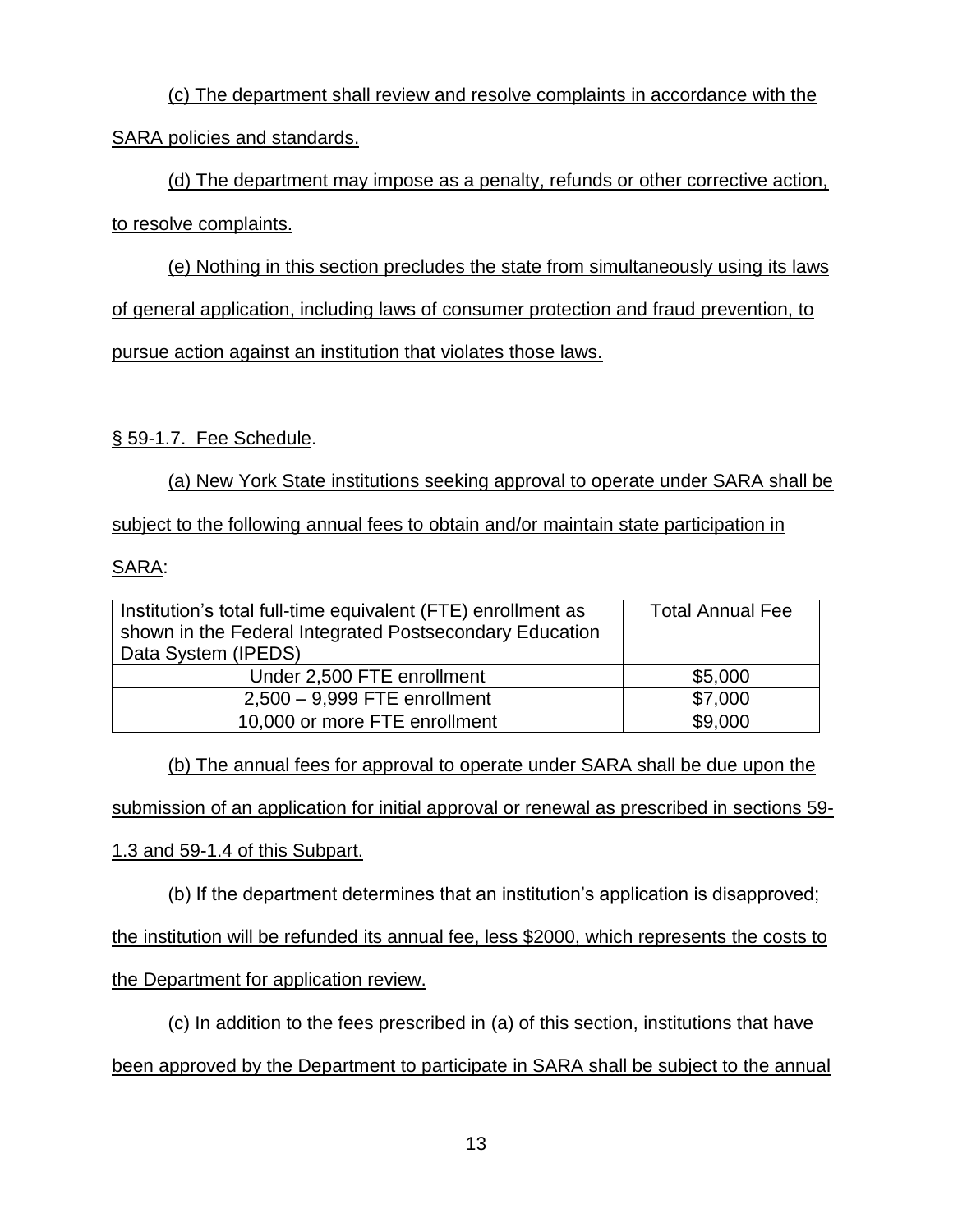fees required by the SARA policies and standards, which shall be made payable to the National Council for SARA.

(d) The department shall periodically review, and if necessary revise this fee schedule to ensure that it is sufficient to meet the state administrative costs of State participation in SARA.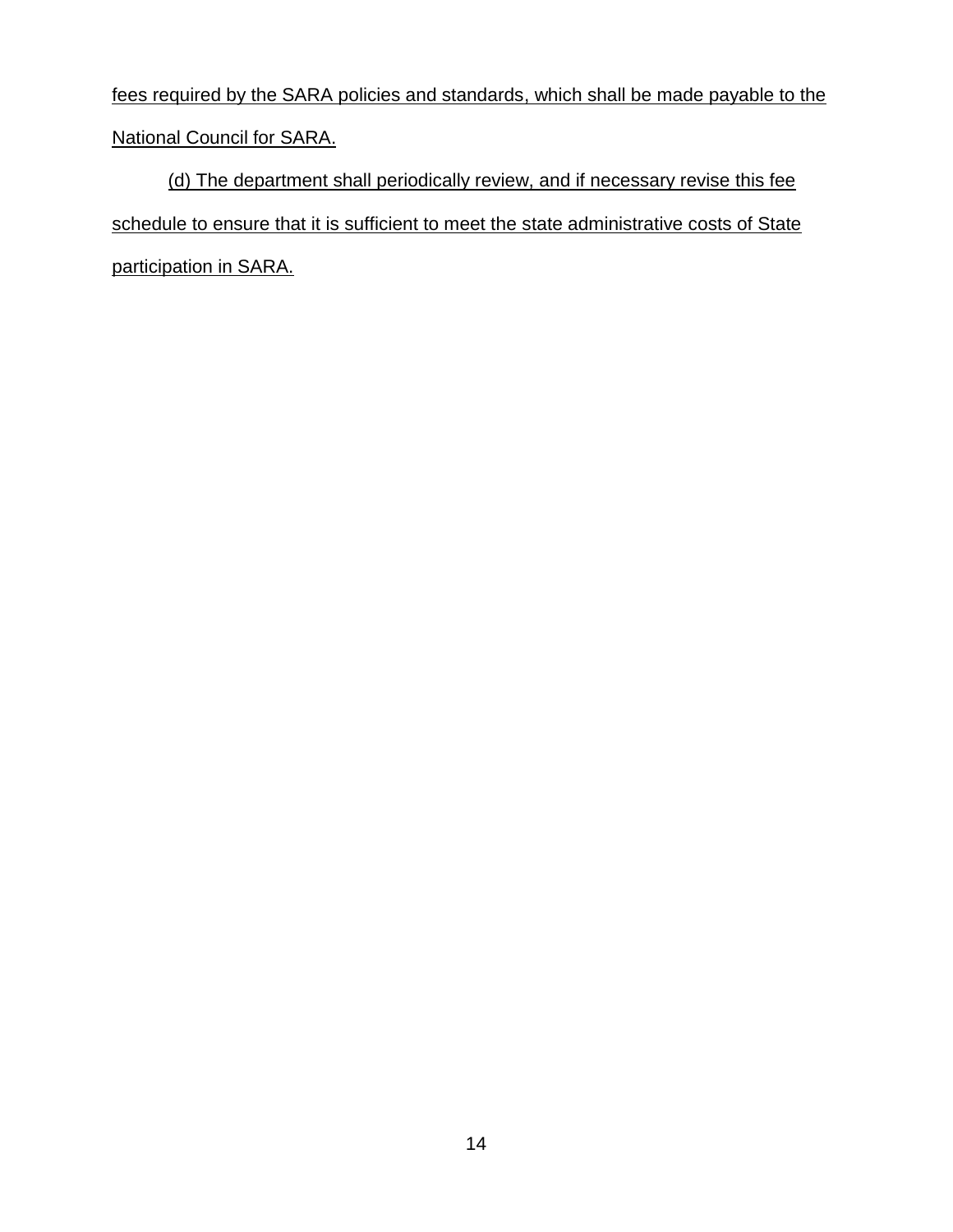#### Subpart 59-2

Approval of Out-of-State Post-Secondary Institutions to Offer Distance Education to New York State Residents

§59-2.1 Approval of the Department.

(a) Any institution legally domiciled in a State other than New York State that seeks to offer any educational credit-bearing post-secondary instruction, courses, or degree programs through distance education to New York State residents shall obtain approval to operate in this State from the Department. This includes institutions that are operating in New York State under section 3.56 of the Rules of the Board of Regents (permission to operate) that seek to offer distance education programs in this State.

(1) Post-secondary institutions that enrolled New York State residents in its distance education programs on or before of the effective date of this Subpart, shall have six months from the effective date of this Subpart to seek and obtain department approval to continue to operate such programs to New York State residents. An extension of the six-month time period may be granted in limited circumstances, at the discretion of the Commissioner.

(2) All institutions with New York State residents enrolled in its distance education programs on or before the effective date of this Subpart, that have not received department approval by the expiration of the time period in paragraph (1) of this subdivision, must cease enrolling new students, and shall phase-out instruction for students who are currently enrolled in such programs until such students have completed the distance education program they are enrolled on the effective date of this section.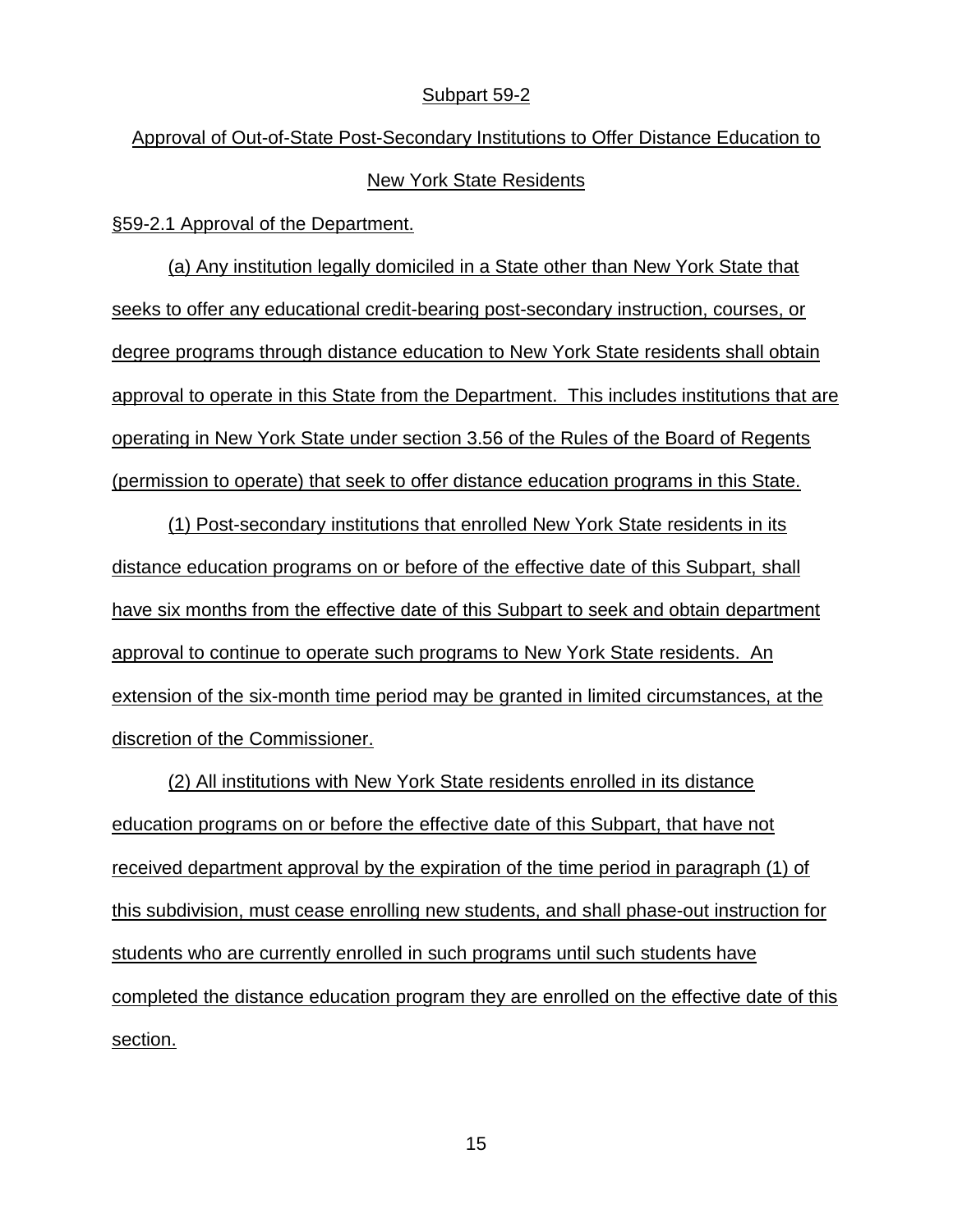(b) Exemption. Any institution that is identified by a member state as participating in SARA is exempt from the application procedures and fees identified in this Part, and are instead subject to the SARA policies and standards.

§ 59-2.2. Definitions.

For purposes of this Subpart only:

(a) *Accredited* shall mean holding institutional accreditation from an accreditor recognized by the U.S. Department of Education.

(b) *Approved* or *Approval* means approval of an institution to offer its distance education programs to New York State residents.

(c) Complaint means a formal assertion in writing that the terms of approval are being violated by a person, institution, state, agency or other organization or entity operating under the terms of this agreement.

(d) *Distance education means* credit-bearing postsecondary instruction offered by any means where the student and faculty member are in separate physical locations. It includes, but is not limited to, online, interactive video or correspondence courses or programs. It does not include intrastate distance education activity.

(e) *Institution* means a degree-granting postsecondary entity legally domiciled in a state other than New York State.

(f) *Interregional Guidelines for the Evaluation of Distance Education* means the guidelines developed by the Council of Regional Accrediting Commissions (C-RAC) in February 2011, published by the Middle States Commission on Higher Education, 3624 Market Street, Philadelphia, PA 19104 - Available at the Office of Counsel, New York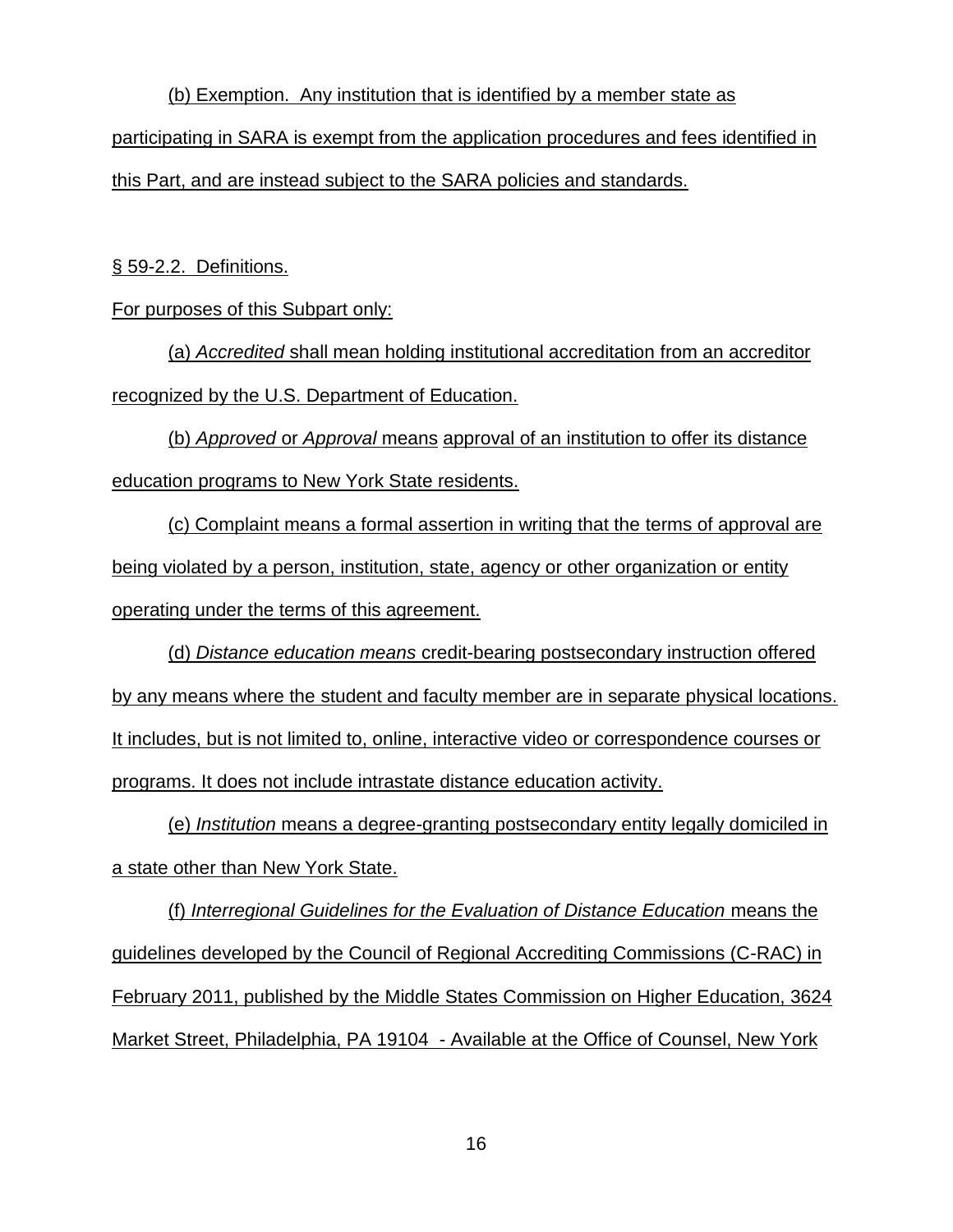State Education Department, State Education Building, Room 148, 89 Washington Avenue, Albany, New York 12234.

(g) *Legal domicile* or *legally domiciled* means the state in which the institution's principal campus holds its institutional accreditation and, if applicable, its federal Office of Postsecondary Education Identifier (OPEID) number.

§ 59-2.3. Institutional Eligibility. An institution applying to the Department for approval to offer credit-bearing post-secondary courses or degree programs to New York State residents through distance education pursuant to this Subpart must:

(a) be legally domiciled in a state other than New York or a United States territory and hold proper authorization from such state/territory to offer degree-granting programs and confer degrees in such state/territory;

(b) be a U.S. degree-granting institution that holds institutional accreditation from an accrediting association recognized by the U.S. Secretary of Education with distance education within its scope of recognition;

(c) possess a financial responsibility index score from the U.S. Department of Education that is 1.5 or above;

(d) agree to abide by the Interregional Guidelines for the Evaluation of Distance Education as defined in §59-2.2(f) of this Subpart;

(e) agree to be responsible for the actions of any third-party providers used by the institution to offer distance education to New York State residents;

(f) agree to notify the department of any adverse actions by its accreditor or any negative changes to its accreditation status;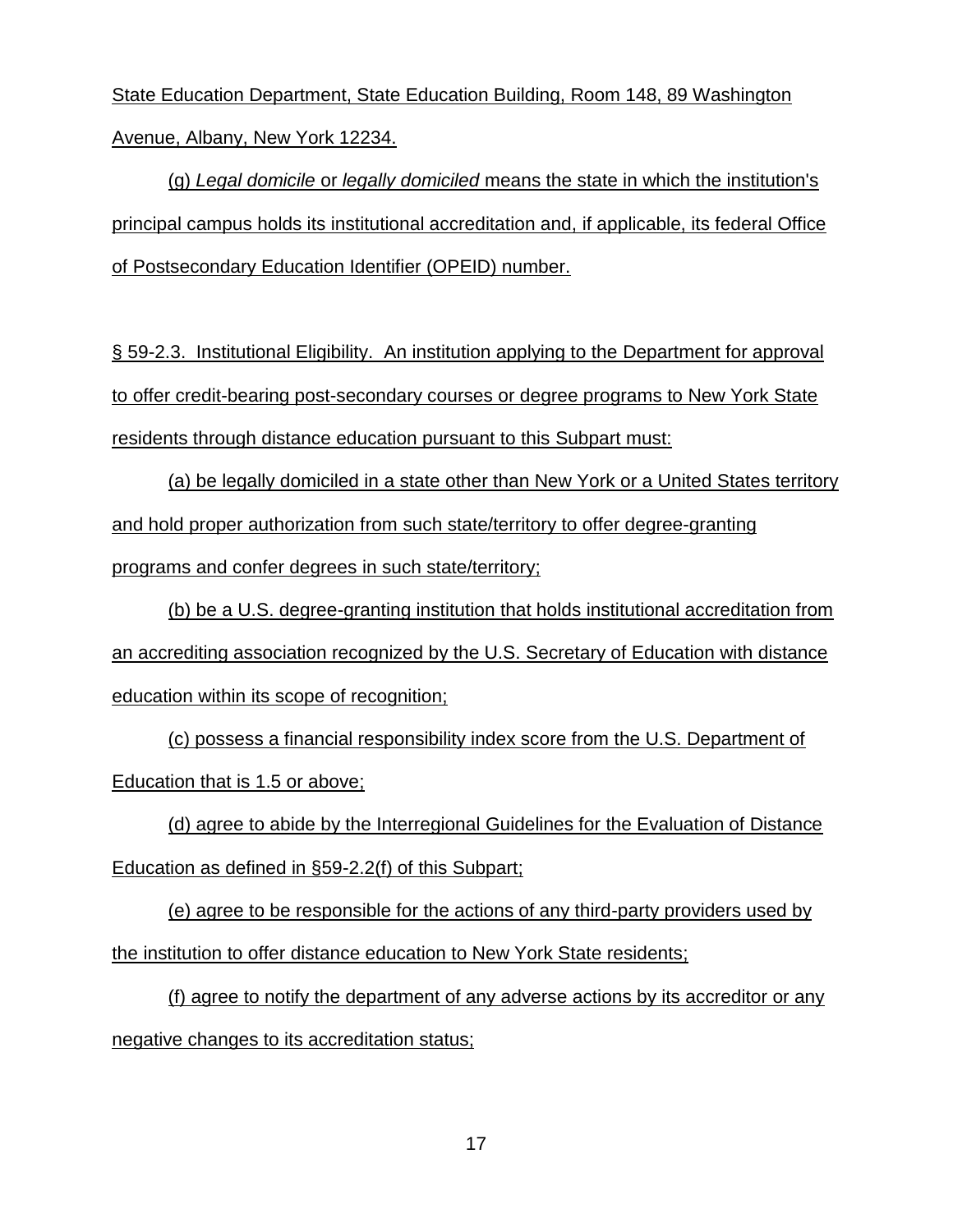(g) agree to provide any data requested by the department, to the extent permitted by applicable law for the purposes of monitoring activities or responding to or resolving complaints;

(h) agree to work with the Department, other state agencies, and accreditors to resolve any complaints, and to abide by decisions of the Department or other state agencies regarding complaint resolution, including by not limited to paying any fines or other corrective actions imposed;

(i) agree to notify in writing all students in a course or program that customarily leads to professional licensure or certification, or which a student could reasonably believe leads to such licensure or certification, that the institution outside of New York State, it is not able to recommend graduates for licensure or certification in New York State, does not know whether the course or program meets licensure requirements in New York State, and providing the student the contact information for the appropriate state licensing or certification board(s);

(j) agree, in cases where the institution cannot fully deliver the instruction for which a student has contracted, to provide a reasonable alternative for delivering the instruction or reasonable financial compensation for the education they did not receive;

(k) agree to pay a non-refundable fee as prescribed by the department, for the review and processing of an institution's application;

(l) If deemed approved by the Commissioner, agree to pay a non-refundable fee as prescribed by the department, for the maintenance of ongoing administrative costs; and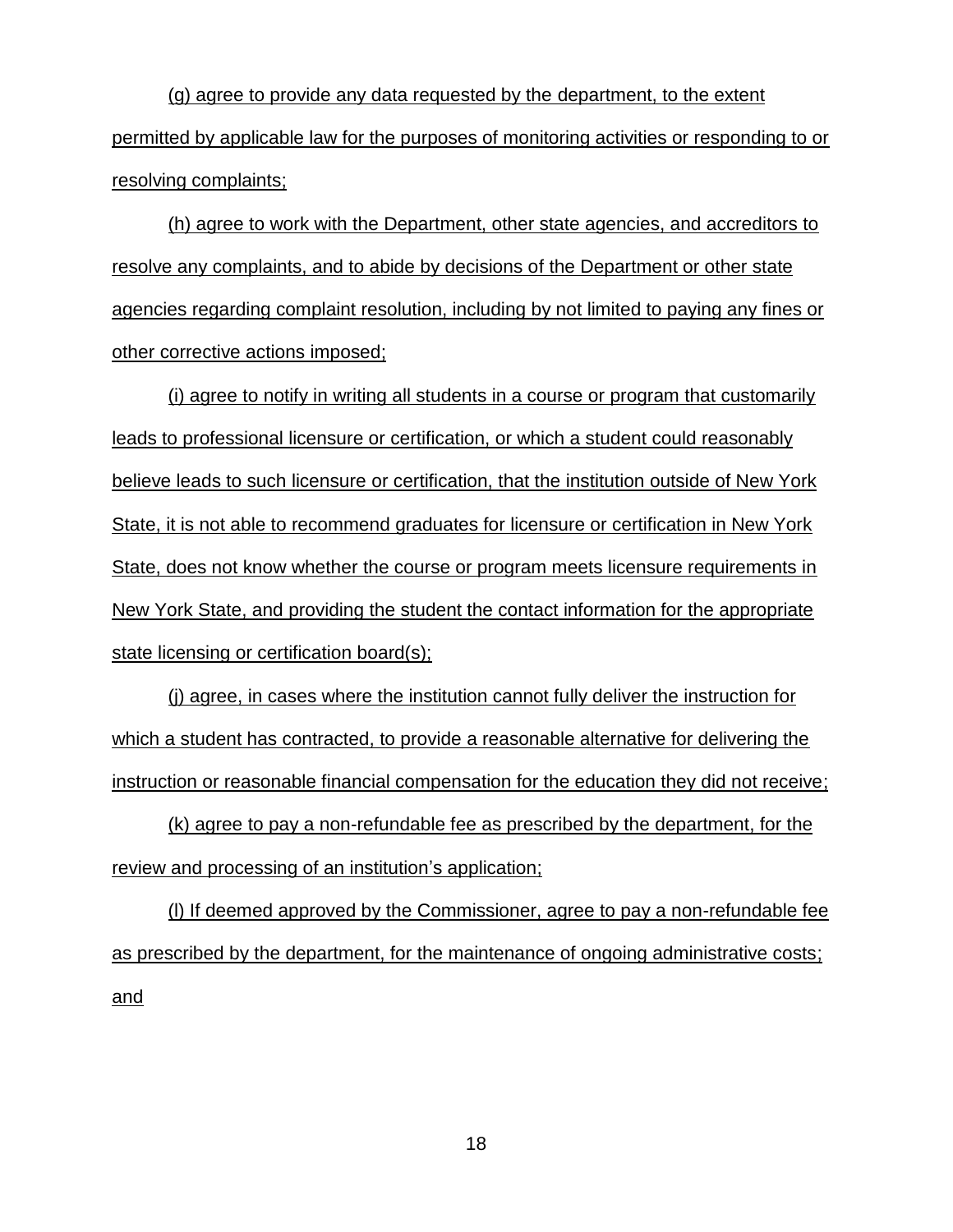(m) agree to cease and desist all operations, including offering any distance education programs to New York State residents, upon notification from the department that the institution has lost its eligibility to offer such programs under this Subpart.

(n) Waiver. The Commissioner, at her/his sole discretion, may waive one or more eligibility requirements identified in this section, provided that the institution can establish, in the determination of the Commissioner, that it has met the substantial equivalent of a requirement under this Subpart.

§ 59-2.4. Initial Application for Approval to Offer Distance Education.

(a) An institution shall apply to the department for approval to offer distance education on a form and in a timeframe prescribed by the Commissioner, with the required fees as prescribed in section 59-2.8 of this Subpart.

(b) All properly submitted applications will be reviewed by the department to determine whether an institution meets the eligibility requirements set forth in this section. Following the department's review on an institution's application for approval, the department shall take one of the following actions:

(1) Approval. The department shall approve all institutions that meet the requirements set forth in this section. The term of approval shall be one year from the date of notification of approval, and may be renewed annually thereafter based on a renewal application. An extension of such term may be granted at the discretion of the Commissioner.

(2) Disapproval. The department shall disapprove all institutions that do not meet all of the requirements set forth in this section. If an institution's application to offer distance education in this State is disapproved, the department will provide the institution with a written reason for disapproval. Within 10 days of the date of the written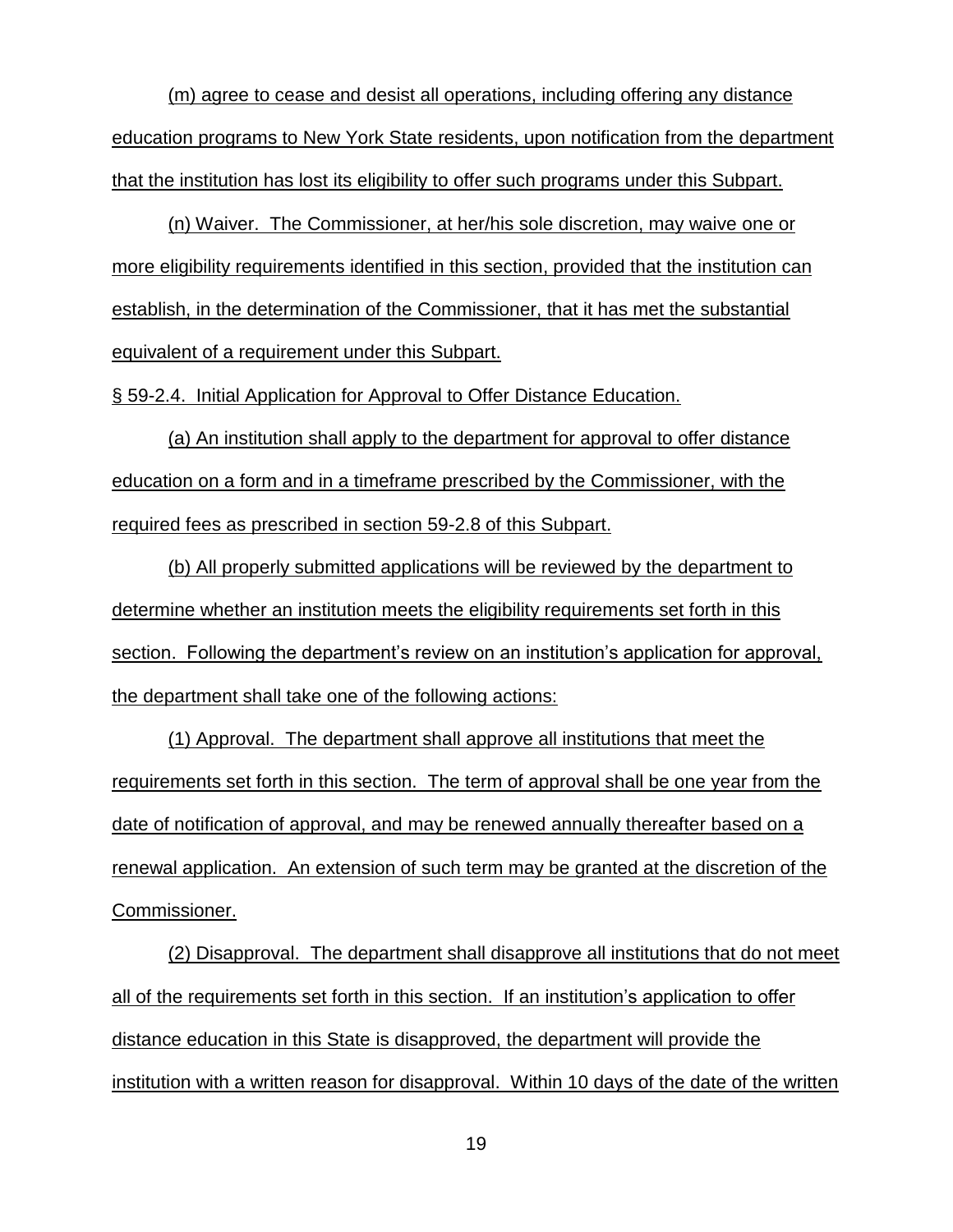notification of disapproval. The institution may appeal a disapproval to the Commissioner or his/her designee in a timeframe and manner prescribed by the Commissioner, and submit additional information in support of its position.

An institution that has been disapproved, may reapply to the Department no earlier than 180 days from the date of disapproval.

#### § 59-2.5. Renewal Application.

(a) An approved institution that seeks to renew its approval authority shall apply to the department on a form and in a timeframe prescribed by the Commissioner, with the required fees as prescribed in of section 59-2.8, no later than 60 days prior to the expiration of its existing term of approval. An extension of the submission period for renewal may be granted at the discretion of the Commissioner.

(b) The department shall review all properly submitted renewal applications, and any other relevant data in the department's possession related to the institution's compliance with eligibility requirements and other indicators of good standing. Following such review, the department will make a determination on the renewal application consistent with the options in section 59-2.3(b) of this Subpart. The institution may appeal a disapproval to the Commissioner or his/her designee in a timeframe and manner prescribed by the Commissioner, and submit additional information in support of its position.

(c) Institutions that do not apply for renewal before the expiration of its approval period are no longer approved to operate distance education programs in this State.

§ 59-2.6. Loss of Eligibility and Revocation.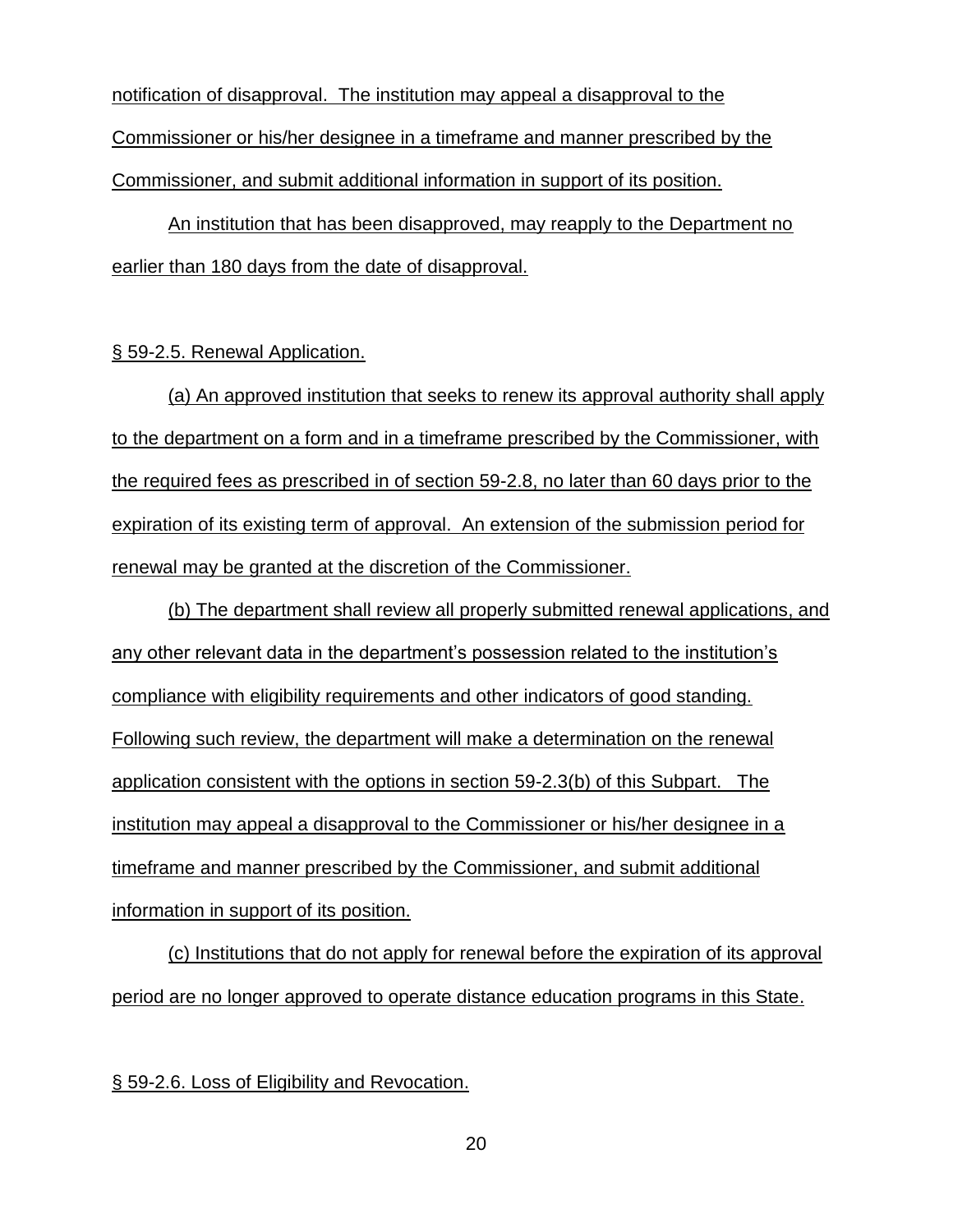(a) The department may revoke an institution's approval authority under this Subpart, based on a finding that the institution no longer meets the requirements of this Subpart and/or based on any one or number of complaints received, that raise a substantial question as to the institution's ability to offer distance education programs to New York State residents. The institution may appeal a disapproval to the Commissioner or his/her designee in a timeframe and manner prescribed by the Commissioner, and submit additional information in support of its position. An institution that has had its approval revoked during an approval period receives no fee refund, except as otherwise provided for in section 59-2.7.

§ 59-2.7.Complaints. Complaints relating to an institution that has been approved by the Department to offer distance education to New York residents shall follow the following procedures:

(a) Complaints against an approved institution shall first be subject to institution's own procedures for resolving complaints.

(b) If a person bringing a complaint against an institution is not satisfied with the outcome of the institutional process for handling complaints, a complaint (except for complaints about grades or student conduct violations) may be made to the department, in a form prescribed by the Commissioner.

(c) The Department shall review such complaints and may impose as a penalty, refunds or other corrective action, to resolve complaints.

(d) Nothing in this section precludes the state from simultaneously using its laws of general application, including laws of consumer protection and fraud, to pursue action against an institution that violates those laws.